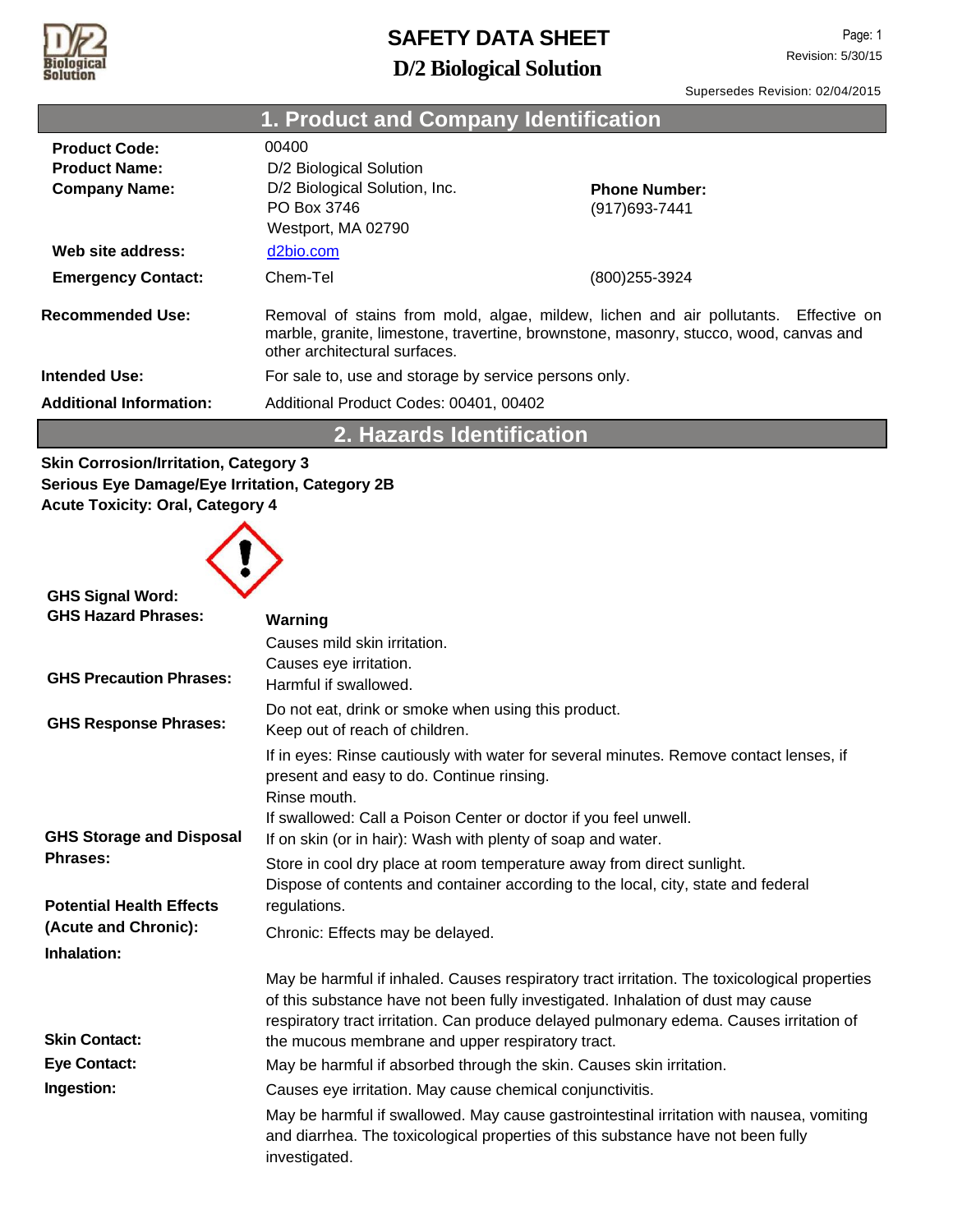

Supersedes Revision: 02/04/2015

| 3. Composition/Information on Ingredients                                                                                                                                           |                                 |                                                                                                                                                                                        |                                                                                                                                                                                                                                                                                                                                                                                                                                                    |  |
|-------------------------------------------------------------------------------------------------------------------------------------------------------------------------------------|---------------------------------|----------------------------------------------------------------------------------------------------------------------------------------------------------------------------------------|----------------------------------------------------------------------------------------------------------------------------------------------------------------------------------------------------------------------------------------------------------------------------------------------------------------------------------------------------------------------------------------------------------------------------------------------------|--|
| CAS#                                                                                                                                                                                | <b>Chemical Name</b>            |                                                                                                                                                                                        | Concentration                                                                                                                                                                                                                                                                                                                                                                                                                                      |  |
| 7173-51-5                                                                                                                                                                           |                                 | 1-Decanaminium, N-Decyl-N,N-dimethyl-, chloride Proprietary                                                                                                                            |                                                                                                                                                                                                                                                                                                                                                                                                                                                    |  |
| 29911-27-1                                                                                                                                                                          |                                 | 2-Propanol, 1-(1-methyl-2-propoxyethoxy)-                                                                                                                                              | Proprietary                                                                                                                                                                                                                                                                                                                                                                                                                                        |  |
| 7396-58-9                                                                                                                                                                           | Didecylamine, N-methyl-         |                                                                                                                                                                                        | Proprietary                                                                                                                                                                                                                                                                                                                                                                                                                                        |  |
|                                                                                                                                                                                     |                                 |                                                                                                                                                                                        | <b>4. First Aid Measures</b>                                                                                                                                                                                                                                                                                                                                                                                                                       |  |
| <b>Emergency and First Aid</b><br><b>Procedures:</b>                                                                                                                                |                                 |                                                                                                                                                                                        |                                                                                                                                                                                                                                                                                                                                                                                                                                                    |  |
|                                                                                                                                                                                     |                                 | oxygen. Get medical aid.                                                                                                                                                               | Remove from exposure and move to fresh air immediately. If breathing is difficult, give                                                                                                                                                                                                                                                                                                                                                            |  |
| In Case of Inhalation:<br>reuse.<br>In Case of Skin Contact:<br>physician.<br>In Case of Eye Contact:<br>milk or water. Consult a physician.<br>In Case of Ingestion:               |                                 |                                                                                                                                                                                        | Wash off with soap and plenty of water. Flush skin with plenty of water for at least 15<br>minutes while removing contaminated clothing and shoes. Wash clothing before                                                                                                                                                                                                                                                                            |  |
|                                                                                                                                                                                     |                                 | Rinse thoroughly with plenty of water for at least 15 minutes. Flush eyes with plenty of<br>water for at least 15 minutes, occasionally lifting the upper and lower eyelids. Consult a |                                                                                                                                                                                                                                                                                                                                                                                                                                                    |  |
|                                                                                                                                                                                     |                                 | Never give anything by mouth to an unconscious person. Rinse mouth with water. Do<br>NOT induce vomiting. If conscious and alert, rinse mouth and drink 2-4 cupfuls of                 |                                                                                                                                                                                                                                                                                                                                                                                                                                                    |  |
|                                                                                                                                                                                     |                                 | To the best of our knowledge, the chemical, physical, and toxicological properties have<br>not been thoroughly investigated.                                                           |                                                                                                                                                                                                                                                                                                                                                                                                                                                    |  |
| Show this safety data sheet to the doctor in attendance. Move out of dangerous area.<br><b>Signs and Symptoms Of</b><br>Treat symptomatically and supportively.<br><b>Exposure:</b> |                                 |                                                                                                                                                                                        |                                                                                                                                                                                                                                                                                                                                                                                                                                                    |  |
| <b>5. Fire Fighting Measures</b><br><b>Note to Physician:</b>                                                                                                                       |                                 |                                                                                                                                                                                        |                                                                                                                                                                                                                                                                                                                                                                                                                                                    |  |
|                                                                                                                                                                                     |                                 | N/A                                                                                                                                                                                    |                                                                                                                                                                                                                                                                                                                                                                                                                                                    |  |
| <b>Flash Pt:</b>                                                                                                                                                                    |                                 | <b>NE</b>                                                                                                                                                                              |                                                                                                                                                                                                                                                                                                                                                                                                                                                    |  |
| <b>Explosive Limits:</b>                                                                                                                                                            |                                 | UEL: N/A<br>LEL: N/A                                                                                                                                                                   |                                                                                                                                                                                                                                                                                                                                                                                                                                                    |  |
| <b>Autoignition Pt:</b>                                                                                                                                                             |                                 | <b>NE</b>                                                                                                                                                                              |                                                                                                                                                                                                                                                                                                                                                                                                                                                    |  |
|                                                                                                                                                                                     |                                 | appropriate foam.                                                                                                                                                                      | Suitable Extinguishing Media: Use water spray, dry chemical, carbon dioxide, or alcohol-resistant foam. Use agent<br>most appropriate to extinguish fire. Use water spray, dry chemical, carbon dioxide, or                                                                                                                                                                                                                                        |  |
| <b>Fire Fighting Instructions:</b>                                                                                                                                                  |                                 |                                                                                                                                                                                        | Wear self contained breathing apparatus for fire fighting if necessary. As in any fire, wear<br>a self-contained breathing apparatus in pressure-demand, MSHA/NIOSH (approved or<br>equivalent), and full protective gear. During a fire, irritating and highly toxic gases may be<br>generated by thermal decomposition or combustion. This material in sufficient quantity<br>and reduced particle size is capable of creating a dust explosion. |  |
| Hazards:                                                                                                                                                                            | <b>Flammable Properties and</b> | No data available.                                                                                                                                                                     |                                                                                                                                                                                                                                                                                                                                                                                                                                                    |  |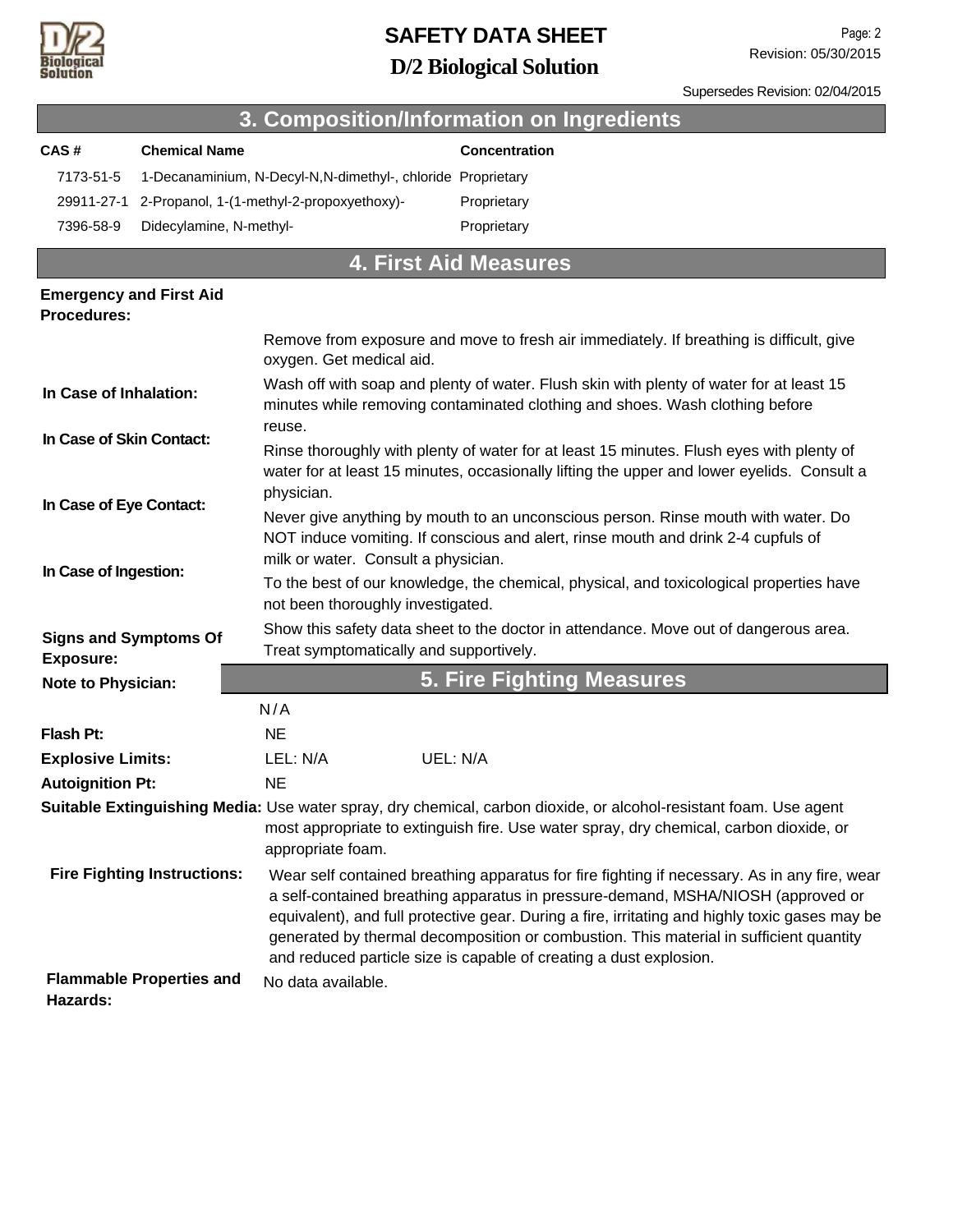

Supersedes Revision: 02/04/2015

| <b>6. Accidental Release Measures</b>                           |                                                                                                                                                                                                                                                                                                                                                                                                                                  |  |  |
|-----------------------------------------------------------------|----------------------------------------------------------------------------------------------------------------------------------------------------------------------------------------------------------------------------------------------------------------------------------------------------------------------------------------------------------------------------------------------------------------------------------|--|--|
| <b>Steps To Be Taken In Case</b><br><b>Material Is Spilled:</b> | Personal precautions.<br>Use personal protective equipment. Avoid breathing vapors, mist or gas. Ensure<br>adequate ventilation.<br>Environmental precautions.<br>Do not let product enter drains.                                                                                                                                                                                                                               |  |  |
|                                                                 | Soak up with inert absorbent material and dispose of as hazardous waste. Keep in<br>suitable, closed containers for disposal. Use proper personal protective equipment as<br>indicated in Section 8.<br>Spills/Leaks: Vacuum or sweep up material and place into a suitable disposal container.<br>Clean up spills immediately, observing precautions in the Protective Equipment section.<br>Avoid generating dusty conditions. |  |  |
| 7. Handling and Storage                                         |                                                                                                                                                                                                                                                                                                                                                                                                                                  |  |  |
| <b>Precautions To Be Taken</b><br>in Handling:                  | Handle in accordance to good industrial safety practice and hygiene.<br>Keep container tightly closed in a dry and well-ventilated place. Store in a tightly closed<br>container. Store in a cool, dry, well-ventilated area away from incompatible substances.<br>Store protected from moisture.                                                                                                                                |  |  |
| <b>Precautions To Be Taken</b><br>in Storing:                   | Keep container tightly closed in a dry, well ventilated place away from incompatible<br>substances (Oxidizing Agents and Chlorinated Compounds). Keep out of reach of<br>children.                                                                                                                                                                                                                                               |  |  |

### **8. Exposure Controls/Personal Protection**

| <b>Exposure Guidelines</b><br>exposure limits | This product, as supplied, does not contain any hazardous materials with occupational<br>established by the specific region regulatory bodies.                       |
|-----------------------------------------------|----------------------------------------------------------------------------------------------------------------------------------------------------------------------|
| <b>Engineering Controls</b>                   | Eyewash station and shower.                                                                                                                                          |
| <b>General Hygiene</b>                        | Handle in accordance with good industrial safety and hygiene standards. Wash hands<br>before break and at end of the day. Do not smoke.                              |
| <b>Eye &amp; Face Protection</b>              | Wear safety goggles with side protection conforming to EN 166.                                                                                                       |
| <b>Skin &amp; Body Protection</b>             | Wear protective gloves and clothing.                                                                                                                                 |
| <b>Respiratory Protection</b>                 | If irritation is experienced or exposure limits are exceeded use a respirator that complies<br>with appropriate government standards such as NIOSH (US) or CEN (EU). |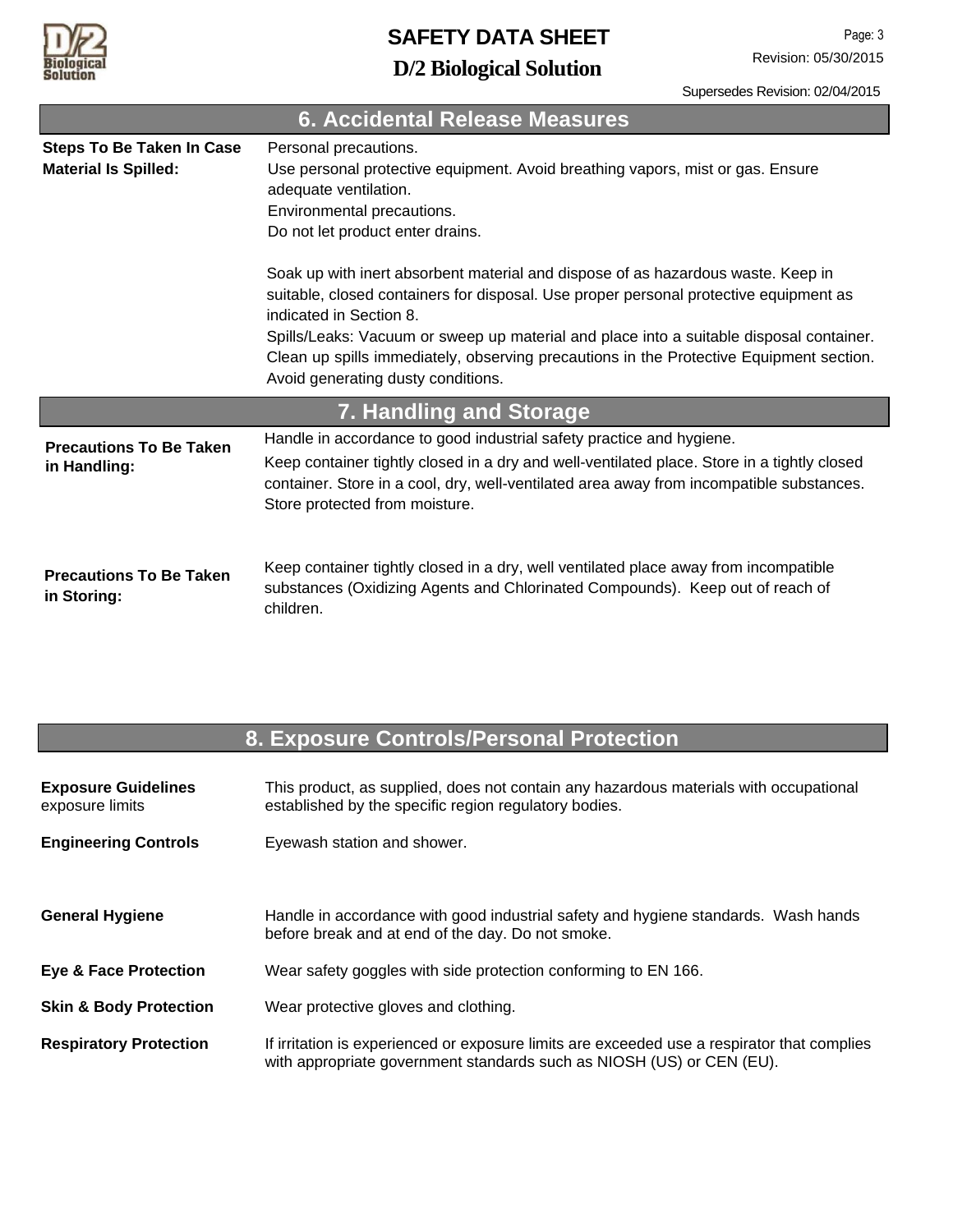

| Page: 4              |
|----------------------|
| Revision: 05/30/2015 |

#### **9. Physical and Chemical Properties**

| <b>Physical States:</b>                                                                                                 | [X] Liquid<br>[] Gas<br>[] Solid                                                                                |  |
|-------------------------------------------------------------------------------------------------------------------------|-----------------------------------------------------------------------------------------------------------------|--|
| <b>Appearance and Odor:</b>                                                                                             | Colorless liquid with herbal odor.                                                                              |  |
| <b>Melting Point:</b>                                                                                                   | <b>NE</b>                                                                                                       |  |
| <b>Boiling Point:</b>                                                                                                   | > 212.00 F                                                                                                      |  |
| <b>Freezing Point:</b>                                                                                                  | 16 F                                                                                                            |  |
| <b>Decomposition Temperature: NE</b>                                                                                    |                                                                                                                 |  |
| <b>Autoignition Pt:</b>                                                                                                 | <b>NE</b>                                                                                                       |  |
| <b>Flash Pt:</b>                                                                                                        | <b>NE</b>                                                                                                       |  |
| <b>Explosive Limits:</b>                                                                                                | LEL: N/A<br>UEL: N/A                                                                                            |  |
| Specific Gravity (Water = 1): 1.020                                                                                     |                                                                                                                 |  |
| <b>Density:</b>                                                                                                         | 8.50 LB/GA                                                                                                      |  |
| <b>Bulk density:</b>                                                                                                    | <b>NE</b>                                                                                                       |  |
| Vapor Pressure (vs. Air or                                                                                              | <b>NE</b>                                                                                                       |  |
| mm Hg):                                                                                                                 |                                                                                                                 |  |
| Vapor Density (vs. Air = $1$ ): > 1                                                                                     |                                                                                                                 |  |
| <b>Evaporation Rate:</b>                                                                                                | <b>NE</b>                                                                                                       |  |
| <b>Solubility in Water:</b>                                                                                             | 100%                                                                                                            |  |
| <b>Saturated Vapor</b>                                                                                                  | <b>NE</b>                                                                                                       |  |
| <b>Concentration:</b>                                                                                                   |                                                                                                                 |  |
| <b>Viscosity:</b>                                                                                                       | N <sub>P</sub>                                                                                                  |  |
| pH:                                                                                                                     | $9.0 - 10.0$                                                                                                    |  |
| <b>Percent Volatile:</b>                                                                                                | No data.                                                                                                        |  |
| VOC / Volume:                                                                                                           | $0.0000$ G/L                                                                                                    |  |
| <b>Particle Size:</b>                                                                                                   | <b>NE</b>                                                                                                       |  |
| <b>Heat Value:</b>                                                                                                      | <b>NE</b>                                                                                                       |  |
| <b>Corrosion Rate:</b>                                                                                                  | <b>NE</b>                                                                                                       |  |
|                                                                                                                         | <b>10. Stability and Reactivity</b>                                                                             |  |
| <b>Stability:</b>                                                                                                       | Unstable []<br>Stable [X]                                                                                       |  |
| <b>Conditions To Avoid -</b><br>Instability:                                                                            | No data available.<br>Incompatible materials.                                                                   |  |
|                                                                                                                         | Incompatibility - Materials To Strong oxidizing agents, Strong acids, Strong bases, Ammonia, magnesium, Sodium, |  |
| Avoid:                                                                                                                  | calcium salts.                                                                                                  |  |
| Hazardous Decomposition Or Thermal decomposition can lead to irritating and toxic fumes and gases<br><b>Byproducts:</b> |                                                                                                                 |  |
| <b>Possibility of Hazardous</b><br><b>Reactions:</b>                                                                    | Will occur []<br>Will not occur [X]                                                                             |  |
| <b>Conditions To Avoid -</b><br><b>Hazardous Reactions:</b>                                                             | None.                                                                                                           |  |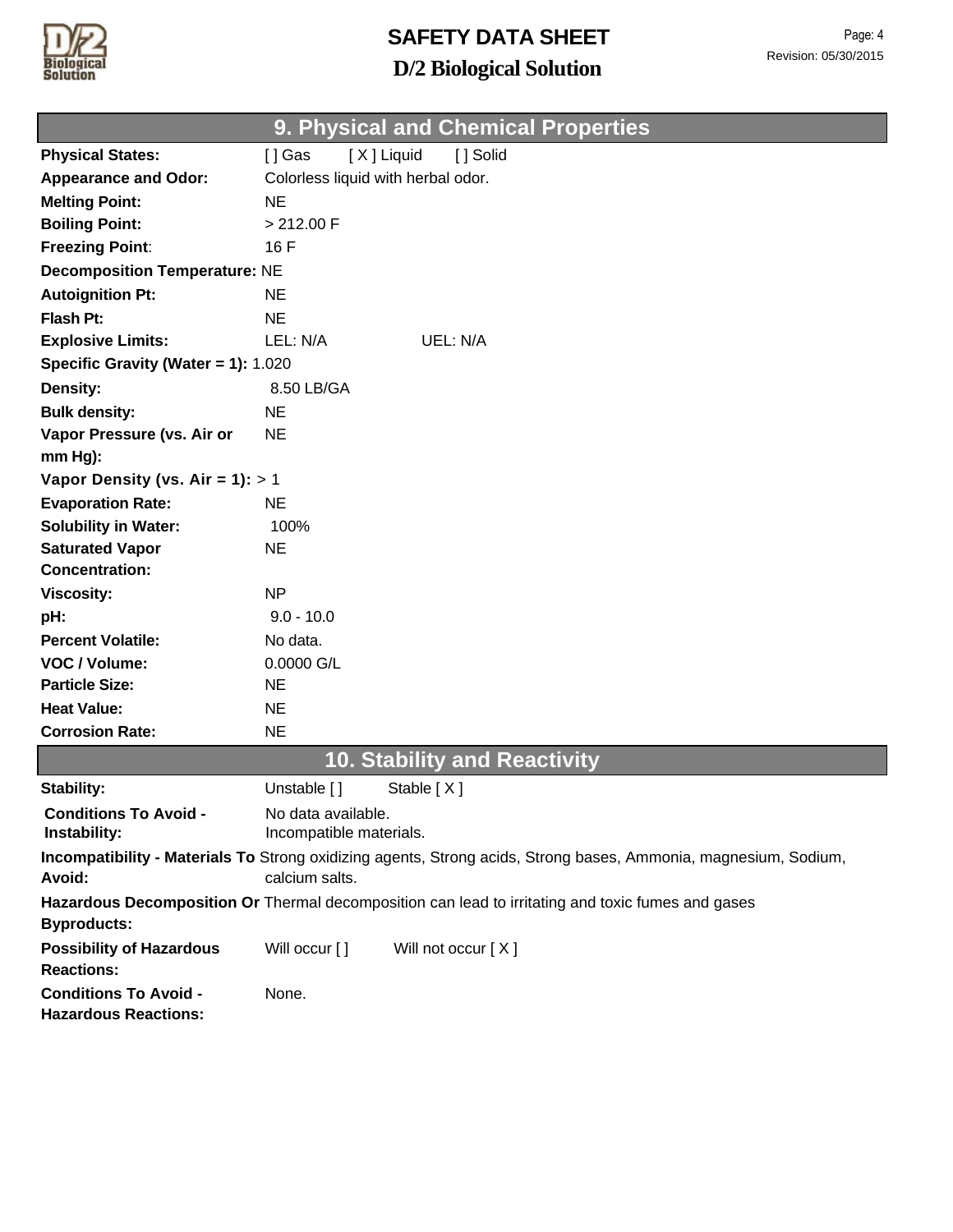

Supersedes Revision: 02/04/2015

|                                   | <b>11. Toxicological Information</b>                                                                                                                           |  |  |
|-----------------------------------|----------------------------------------------------------------------------------------------------------------------------------------------------------------|--|--|
| <b>Toxicological Information:</b> | Acute toxicity. No data available.                                                                                                                             |  |  |
|                                   | Respiratory or skin sensitization: Germ cell mutagenicity. Reproductive toxicity - no data                                                                     |  |  |
|                                   | available.                                                                                                                                                     |  |  |
|                                   | Specific target organ toxicity -single exposure (Globally Harmonized System)<br>Specific target organ toxicity -repeated exposure (Globally Harmonized System) |  |  |
|                                   | Aspiration hazard. Epidemiology: No information found.                                                                                                         |  |  |
|                                   | Teratogenicity: No information available. Reproductive Effects: Mutagenicity:                                                                                  |  |  |
|                                   | Neurotoxicity:                                                                                                                                                 |  |  |
|                                   | CAS# 68439-46-3:                                                                                                                                               |  |  |
| <b>Irritation or Corrosion:</b>   | Acute toxicity, LD50, Oral, Rat, 1378. MG/KG.                                                                                                                  |  |  |
|                                   | Results:                                                                                                                                                       |  |  |
|                                   | Vascular: Measurement of regional blood flow.                                                                                                                  |  |  |
|                                   | Biochemical: Enzyme inhibition, induction, or change in blood or tissue levels:<br>Dehydrogenases.                                                             |  |  |
|                                   | Biochemical: Metabolism (Intermediary): Lipids including transport.                                                                                            |  |  |
|                                   | - Journal of the American College of Toxicology., Mary Ann Liebert, Inc., New York, NY,                                                                        |  |  |
|                                   | Vol/p/yr: 10(4), 427, 1991                                                                                                                                     |  |  |
|                                   |                                                                                                                                                                |  |  |
|                                   | CAS# 7320-34-5:                                                                                                                                                |  |  |
|                                   | Acute toxicity, LD50, Skin, Species: Rabbit, 4640. MG/KG.<br>Results:                                                                                          |  |  |
|                                   | Paternal Effects: Testes, epididymis, sperm duct.                                                                                                              |  |  |
|                                   | - National Technical Information Service, Vol/p/yr: OTS0571153,                                                                                                |  |  |
|                                   | No data available.                                                                                                                                             |  |  |
| <b>Carcinogenicity/Other</b>      | Carcinogenicity.                                                                                                                                               |  |  |
| Information:                      | IARC: No component of this product present at levels greater than or equal to 0.1% is                                                                          |  |  |
|                                   | identified as probable, possible or confirmed human carcinogen by IARC.                                                                                        |  |  |
|                                   | ACGIH: No component of this product present at levels greater than or equal to 0.1% is                                                                         |  |  |
|                                   | identified as a carcinogen or potential carcinogen by ACGIH.<br>NTP: No component of this product present at levels greater than or equal to 0.1% is           |  |  |
|                                   | identified as a known or anticipated carcinogen by NTP.                                                                                                        |  |  |
|                                   | OSHA: No component of this product present at levels greater than or equal to 0.1% is                                                                          |  |  |
|                                   | identified as a carcinogen or potential carcinogen by OSHA. CAS# 7320-34-5: Not                                                                                |  |  |
|                                   | listed by ACGIH, IARC, NTP, or CA Prop 65.                                                                                                                     |  |  |
| Carcinogenicity:                  | NTP? No<br>IARC Monographs? No<br><b>OSHA Regulated? No</b>                                                                                                    |  |  |
|                                   | <b>12. Ecological Information</b>                                                                                                                              |  |  |
|                                   | No data available.                                                                                                                                             |  |  |
| <b>Results of PBT and vPvB</b>    | CAS# 68439-46-3:                                                                                                                                               |  |  |
| assessment:                       | LC50, Fathead Minnow (Pimephales promelas), 11000. UG/L, 96 H, Mortality, Water                                                                                |  |  |
|                                   | temperature: 22.00 C C.                                                                                                                                        |  |  |
|                                   | Results:                                                                                                                                                       |  |  |
|                                   | Morphological changes.                                                                                                                                         |  |  |
|                                   | - Acute Toxicity and Structure-Activity Relationships of Nine Alcohol Ethoxylate                                                                               |  |  |
|                                   | Surfactants to Fathead Minnow and Daphnia magna, Wong, D.C.L., P.B. Dorn, and E.Y.<br>Chai, 1997                                                               |  |  |
| <b>Persistence and</b>            | No data available.                                                                                                                                             |  |  |
| Degradability:                    |                                                                                                                                                                |  |  |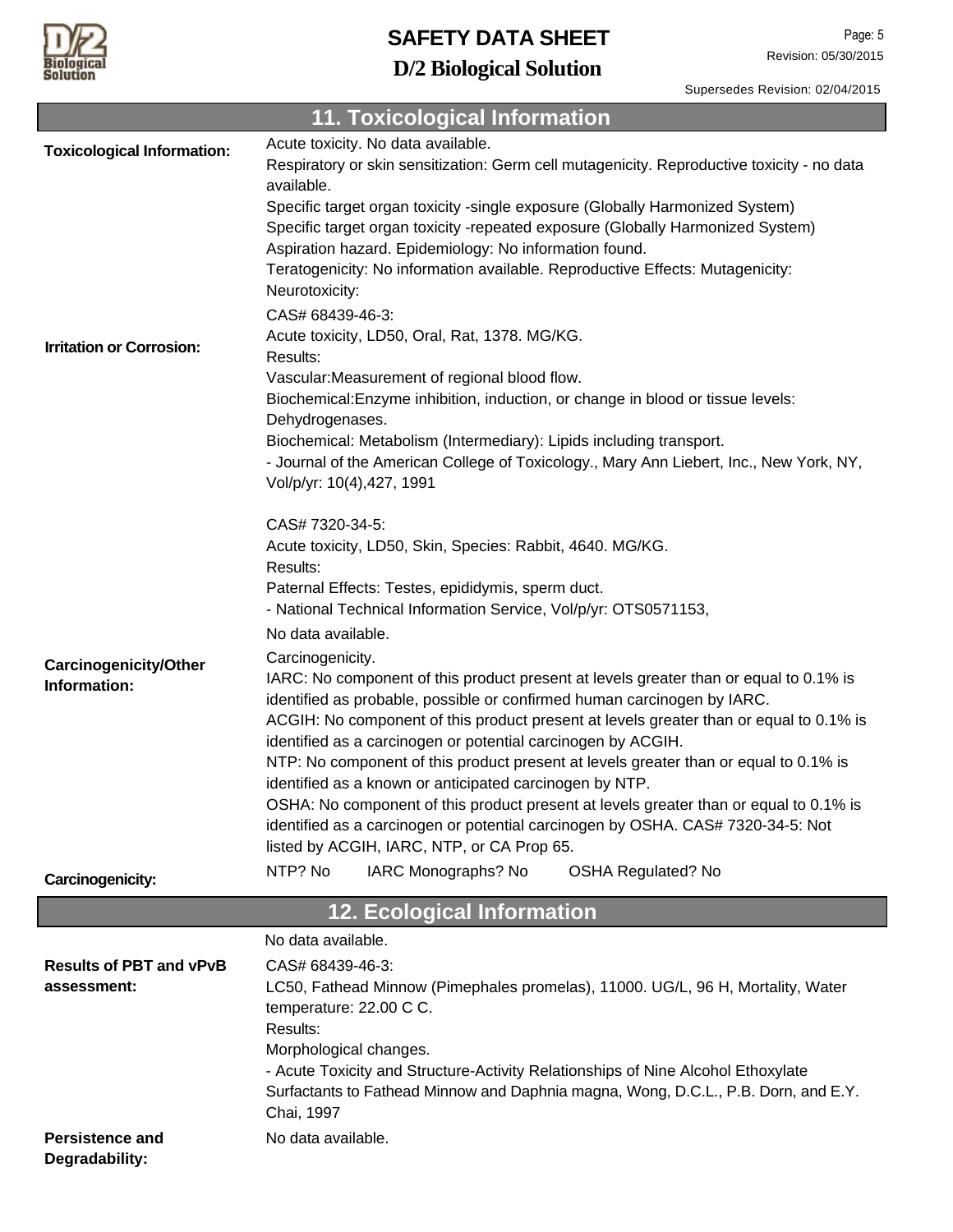

Supersedes Revision: 02/04/2015

| <b>Bioaccumulative</b>                                                                                                                                                                        |                                                                    |                                                                       |                                                                                     |                                                 |              |
|-----------------------------------------------------------------------------------------------------------------------------------------------------------------------------------------------|--------------------------------------------------------------------|-----------------------------------------------------------------------|-------------------------------------------------------------------------------------|-------------------------------------------------|--------------|
| <b>Potential:</b>                                                                                                                                                                             | No data available                                                  |                                                                       |                                                                                     |                                                 |              |
| <b>Mobility in Soil:</b>                                                                                                                                                                      | No data available.                                                 |                                                                       |                                                                                     |                                                 |              |
|                                                                                                                                                                                               |                                                                    | <b>13. Disposal Considerations</b>                                    |                                                                                     |                                                 |              |
| <b>Waste Disposal Method:</b>                                                                                                                                                                 |                                                                    | Product.                                                              |                                                                                     |                                                 |              |
|                                                                                                                                                                                               |                                                                    | Observe all federal, state, and local environmental regulations.      |                                                                                     |                                                 |              |
|                                                                                                                                                                                               |                                                                    | Do not reuse container.                                               |                                                                                     |                                                 |              |
|                                                                                                                                                                                               |                                                                    | <b>14. Transport Information</b>                                      |                                                                                     |                                                 |              |
|                                                                                                                                                                                               | <b>LAND TRANSPORT (US DOT):</b>                                    |                                                                       |                                                                                     |                                                 |              |
| DOT Proper Shipping Name: Not regulated as a hazardous material.<br><b>DOT Hazard Class:</b><br><b>UN/NA Number:</b>                                                                          |                                                                    |                                                                       |                                                                                     |                                                 |              |
|                                                                                                                                                                                               | <b>LAND TRANSPORT (Canadian TDG):</b><br><b>TDG Shipping Name:</b> |                                                                       |                                                                                     |                                                 |              |
|                                                                                                                                                                                               |                                                                    | Not Regulated.                                                        |                                                                                     |                                                 |              |
|                                                                                                                                                                                               | <b>MARINE TRANSPORT (IMDG/IMO):</b>                                |                                                                       |                                                                                     |                                                 |              |
|                                                                                                                                                                                               |                                                                    | <b>IMDG/IMO Shipping Name: Not Regulated.</b>                         |                                                                                     |                                                 |              |
|                                                                                                                                                                                               | AIR TRANSPORT (ICAO/IATA):                                         |                                                                       |                                                                                     |                                                 |              |
|                                                                                                                                                                                               |                                                                    | <b>ICAO/IATA Shipping Name: Not Regulated.</b>                        |                                                                                     |                                                 |              |
|                                                                                                                                                                                               |                                                                    | <b>15. Regulatory Information</b>                                     |                                                                                     |                                                 |              |
|                                                                                                                                                                                               |                                                                    | EPA SARA (Superfund Amendments and Reauthorization Act of 1986) Lists |                                                                                     |                                                 |              |
| CAS#                                                                                                                                                                                          | <b>Chemical Name</b>                                               |                                                                       | S. 302 (EHS)                                                                        | S. 304 RQ                                       | S. 313 (TRI) |
| 7173-51-5                                                                                                                                                                                     |                                                                    | 1-Decanaminium, N-Decyl-N,N-dimethyl-, chloride                       | No                                                                                  | No                                              | No           |
| 29911-27-1                                                                                                                                                                                    |                                                                    | 2-Propanol, 1-(1-methyl-2-propoxyethoxy)-                             | No.                                                                                 | No                                              | No           |
| 7396-58-9                                                                                                                                                                                     | Didecylamine, N-methyl-                                            |                                                                       | No.                                                                                 | No                                              | No           |
|                                                                                                                                                                                               |                                                                    |                                                                       |                                                                                     |                                                 |              |
| CAS#                                                                                                                                                                                          | <b>Chemical Name</b>                                               |                                                                       | <b>Other US EPA or State Lists</b>                                                  |                                                 |              |
| 7173-51-5                                                                                                                                                                                     |                                                                    |                                                                       | 1-Decanaminium, N-Decyl-N,N-dimethyl-, chloride CA PROP.65: No; CA TAC, Title 8: No |                                                 |              |
| 29911-27-1                                                                                                                                                                                    | 2-Propanol, 1-(1-methyl-2-propoxyethoxy)-                          |                                                                       | CA PROP.65: No; CA TAC, Title 8: No                                                 |                                                 |              |
| 7396-58-9                                                                                                                                                                                     | Didecylamine, N-methyl-                                            |                                                                       |                                                                                     | CA PROP.65: No; CA TAC, Title 8: No             |              |
| <b>U.S. Federal Regulations</b><br>SARA 302, 304, 313<br>Superfund Amendment and Reauthorization Act of 1986<br>CA PROP. 65<br>California Proposition 65<br><b>CWA</b><br>Clean Water Act     |                                                                    |                                                                       |                                                                                     | In compiiance<br>In compliance<br>In compliance |              |
| <b>CERCLA</b><br>Comprehensive Environmental Response and Compensation Act                                                                                                                    |                                                                    |                                                                       |                                                                                     | In compliance                                   |              |
| <b>International Regulations</b><br><b>TSCA</b><br>U.S. Toxic Substance Control Act Section 8(b) Inventory<br><b>DSL/NDSL</b><br>Canadian Domestic Substance List/Non Domestic Substance List |                                                                    |                                                                       |                                                                                     | In compliance<br>In compliance                  |              |